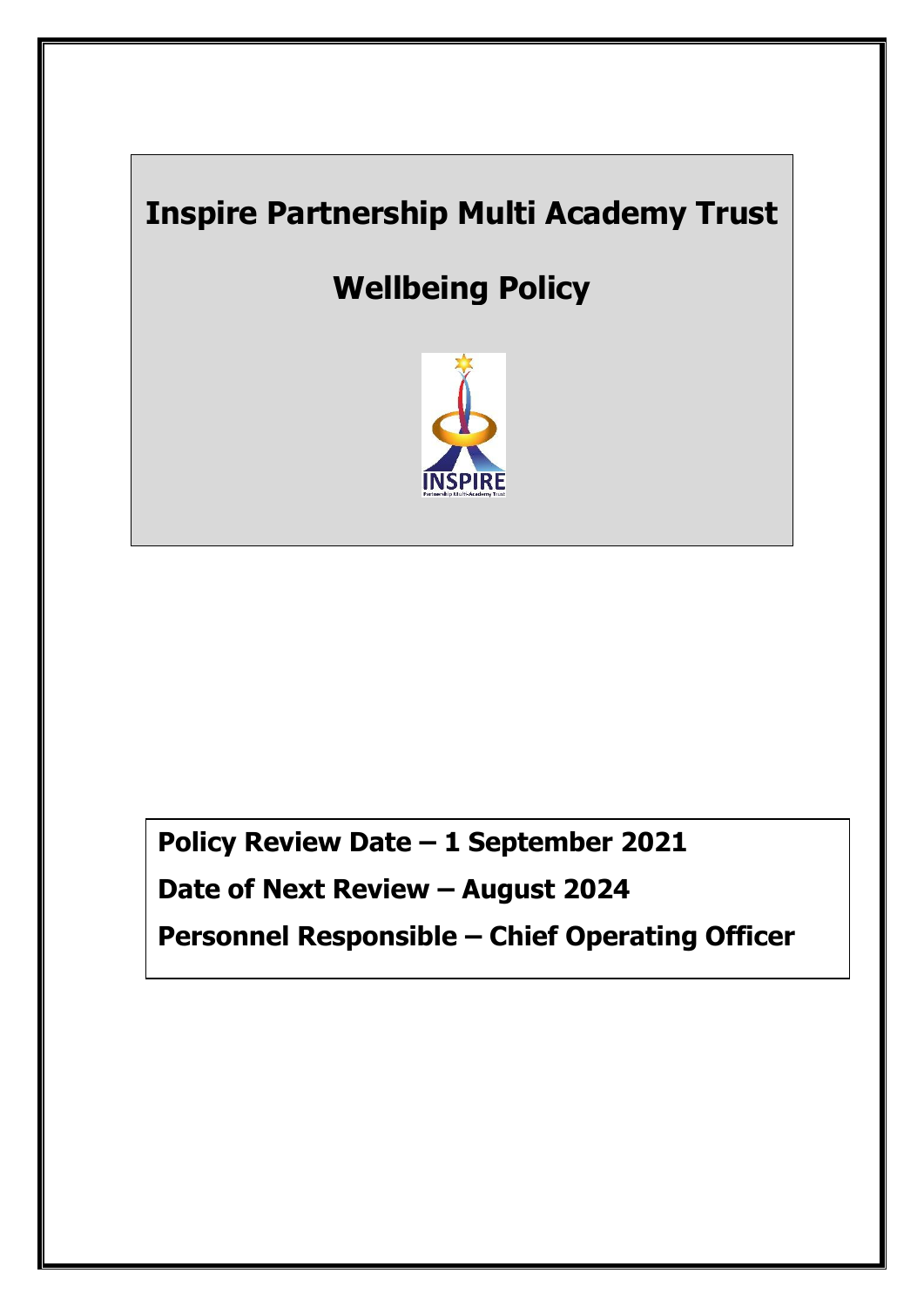# **Wellbeing Policy**

# **Contents**

<span id="page-1-0"></span>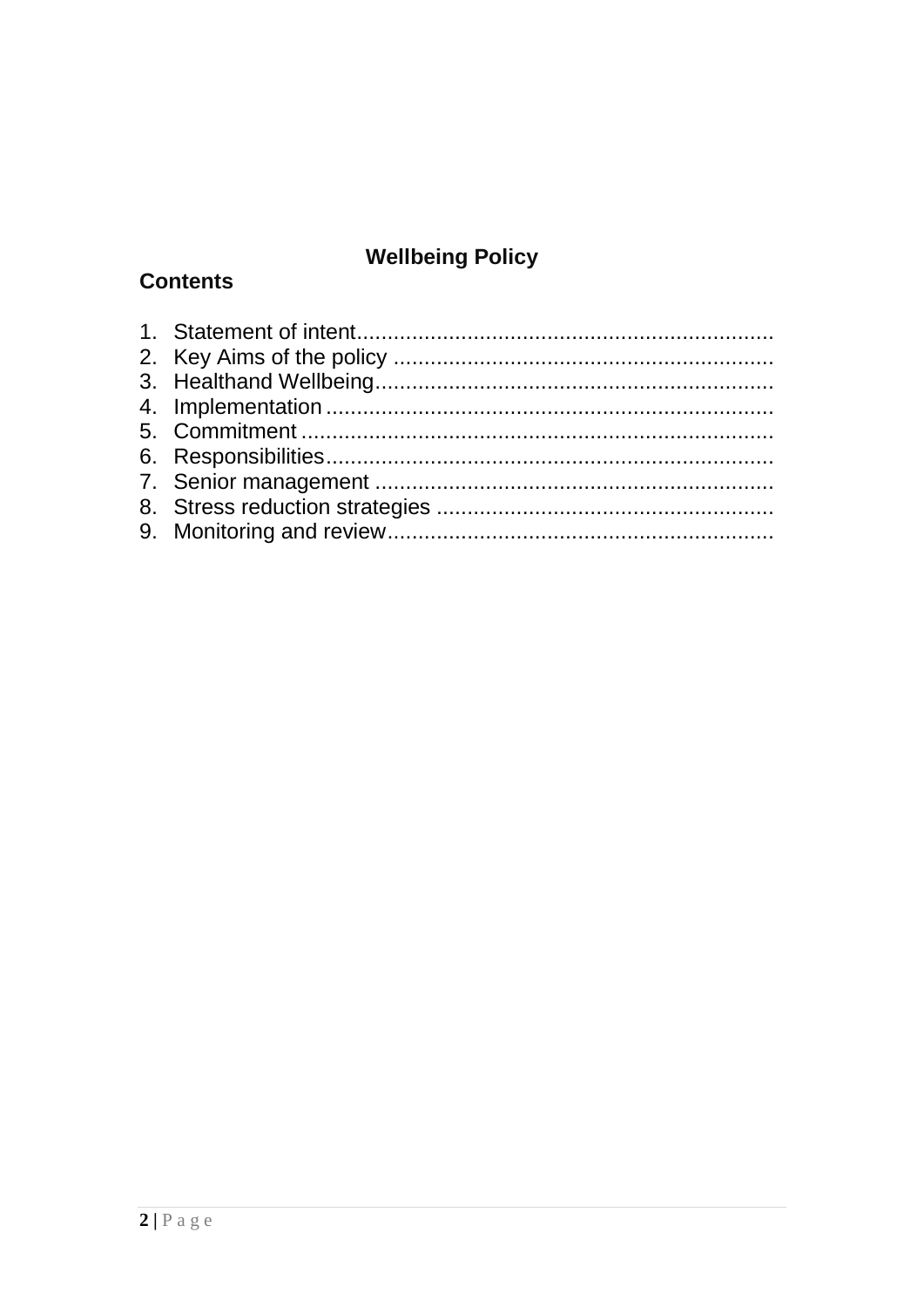## **Statement of intent**

The Trust's People Strategy recognises Health & Wellbeing as a key strategic aim. We will continue to focus on improving the health and wellbeing of our employees in order to create a resilient, physically healthy and emotionally balanced workforce.

We will be pro-active in educating our employees so that they are equipped to look after themselves with their health and wellbeing.

The Trust recognises the importance of ensuring that all staff in school enjoy a reasonable balance between their working life and the demands of home, family and other interests and commitments. An acceptable work-life balance will be different for each employee and will be different at different times in careers. It is not in the interest of either the school or the individual member of staff to work to the detriment of his/her health. Excessive work without rest and recreation is not conducive to efficient or effective working. Staff well-being is important in maintaining a positive atmosphere in the workplace.

The Trust recognises that employees are not obliged to work in school beyond their contracted hours, although teachers are expected to complete preparation, planning and assessment beyond the school day.

In order for our staff to be at their most effective they need to have a healthy work-life balance:

- To attract and re-train the calibre of staff needed for an outstanding education system
- To improve Schools effectiveness by actively reducing staff absenteeism and turnover
- To develop a more motivated workforce, with high morale, even more able to deliver a better education for our children
- To improve team work, staff development and co-operation by effectively distributing leadership and creating new leaders;
- To recognise that excessive hours of work can reduce staff effectiveness
- To recognise that improving workplace communication has a positive outcome for the whole school workforce

# <span id="page-2-0"></span>**Key Aims of the policy**

- To support staff in their work
- To acknowledge that the needs of both the Trust/Academy/School and its staff are not static, but change over time
- To acknowledge the need for the Trust/Academy/School's leadership, unions/staff representatives and staff to discuss workable work-life balance solutions;
- To encourage a partnership approach to meeting the needs of both the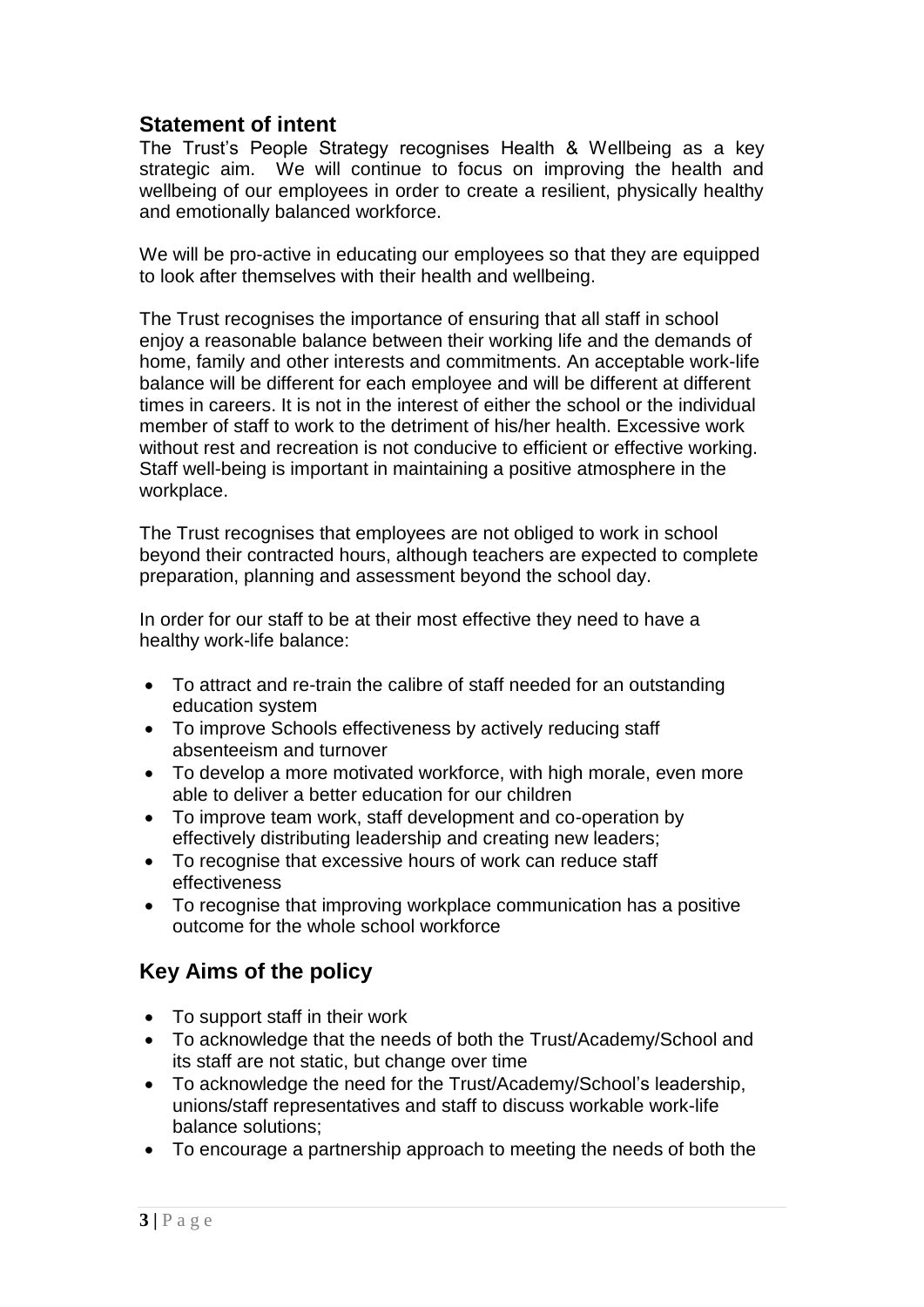Trust/Academy/School and the staff;

- To operate in a fair and consistent manner
- To carefully plan and agree work-life balance solutions including flexible working practices where possible and appropriate without damaging the opportunities for students to succeed
- To take into account the equality implications of any policies introduced
- To communicate work-life balance practices to all staff. Developments and changes to policies should also be communicated on a regular basis;
- To include a monitoring, evaluation and review mechanism, linked to performance management and the Academy/School improvement plan, for work-life balance initiatives and strategies.

# **Legal framework**

This policy has due regard to relevant legislation, including but not limited to, the following:

Health and Safety at Work etc. Act 1974 Employment Rights Act 1996 Employment Relations Act 1999 Equality Act 2010 The Management of Health and Safety at Work Regulations 1999

## <span id="page-3-0"></span>**Health and Wellbeing**

We will continue to focus on improving the health and wellbeing of our employees in order to create a resilient, physically healthy and emotionally balanced workforce. We will be pro-active in educating our employees so that they are equipped to look after themselves with their health and wellbeing.The Trust recognises its duty to ensure the health, safety and wellbeing of all employees at the academy/school. The well-being of the staff is paramount and the Trust will continue to work with a dedicated healthcare provider to ensure staff have access to professional support services.

#### <span id="page-3-1"></span>**Implementation**

The Trust takes overall responsibility for implementing this policy and for ensuring the Headteacher and the Leadership Team enjoy a reasonable work-life balance. The Headteacher and Leadership Team will ensure the staff enjoy a reasonable work-life balance and provide them with an example of good practice. All employees will assist in the development of good practice and ensure that they do not, through their actions or omissions, create unnecessary work for themselves or their colleagues.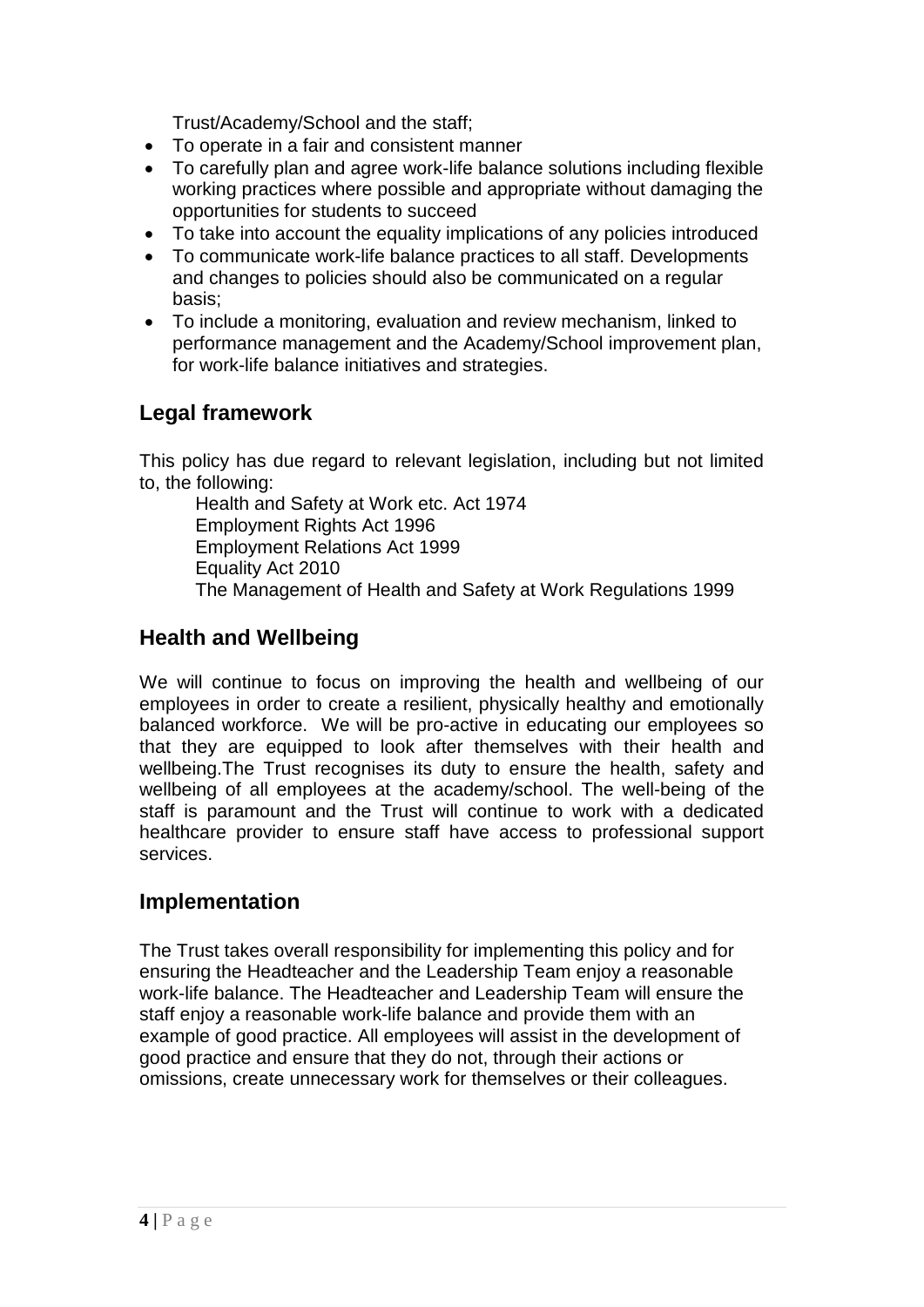# <span id="page-4-0"></span>**Commitment**

The following issues will be reviewed for inclusion in a programme of committing to and improving employees' work life balance and their wellbeing;

# • **Unmeasured Working Time**

Where employees are contracted to work unmeasured time, for example the Leadership Team, the Trust/Academy/School undertakes to ensure that the schools' requirements and expectations are reasonable.

## • **Employment Policies and Practice**

The Trust/Academy/School undertakes to adopt and apply the appropriate policies in respect of 'family friendly' employment, including consideration of part time working, flexible working patterns etc where this can be implemented without detriment to the operational requirements of the school. The Headteacher and Leadership Team will adopt policies and provide clear guidance on time off for public or trade union duties, or for personal reasons – refer to the Staff Attendance Management Policy and the Leave of Absence Policy.

#### • **Individual and Team Workloads**

We aim for the Academy/School's timetable to reflect a fair and reasonable balance of work between different members of staff. Management will ensure that new and emerging priorities are discussed with the employees affected and that ways of managing the implications for individual workloads are addressed.

#### • **Planning and Policies**

We aim to ensure that preparing documentation should be no more elaborate than is necessary and consistent with its purpose.

#### • **Meetings**

The Leadership team aim to ensure that patterns of meetings are appropriate to the requirements of the whole school, faculties and departments etc. and that they are agreed in advance and that the pattern is adhered to. Leaders convening meetings should specify a target finishing time and adhere to it. Outcomes from meetings will be clear and concise.

#### • **Administration**

Administrative work has been delegated to appropriate support staff where appropriate and systems will be regularly reviewed. Requests for information, statistics, policies and similar will be assessed for their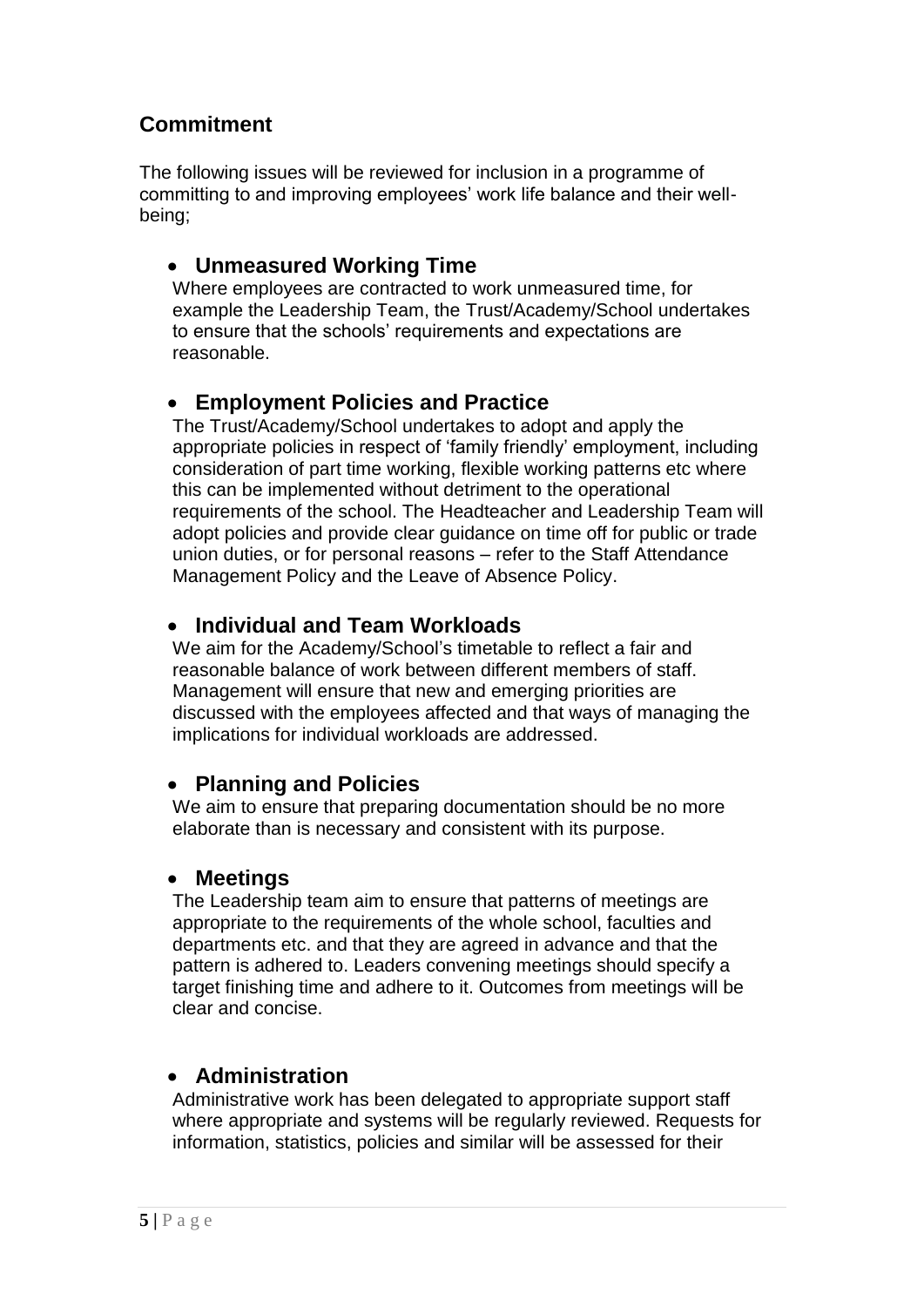importance and benefit to the school and where possible will be collated by support staff.

#### • **Individual support and training**

Individual support, including confidential counselling through the Trust's HR provider will be made available to employees so that they may raise concerns about problems and difficulties, which affect them either in their work or their family/personal life.

#### <span id="page-5-0"></span>**Responsibilities**

The Trust/Academy/School are responsible for the wellebing of all staff and will monitor the effectiveness of this policy through the member of SLT responsible for staffing.

In line with the Trust's People Strategy, we are committed to undertaking a wellbeing survey with our staff and creating an action plan to implement any necessary changes and encourage participation where people feel engaged with the wider trust and valued for their contribution.

The Headteacher and staff are responsible for dealing with issues and incidents where the safety and welfare of staff are not in their best interests. It will be each individual member of staff's responsibility to raise awareness when issues arise. Where staff are concerned, it is their responsibility to let the leadership team know so that we can attempt to resolve the issue.

#### <span id="page-5-1"></span>**Senior management**

All senior management will act in a supportive and constructive manner when dealing with cases related to wellbeing.

All senior members of staff will attend events and training opportunities which promote wellbeing and health.

# <span id="page-5-2"></span>**Stress reduction strategies**

#### **Definition of Stress**

The Health and Safety Executive define stress as "the adverse reaction people have to excessive pressure or other types of demand placed on them". This makes an important distinction between pressure, which can be a positive state if managed correctly, and stress which can be detrimental to health. Stress can affect anyone and is not a sign of weakness.

• The Trust will work to identify all workplace stressors and conduct risk assessments to eliminate stress or control the risks from stress.